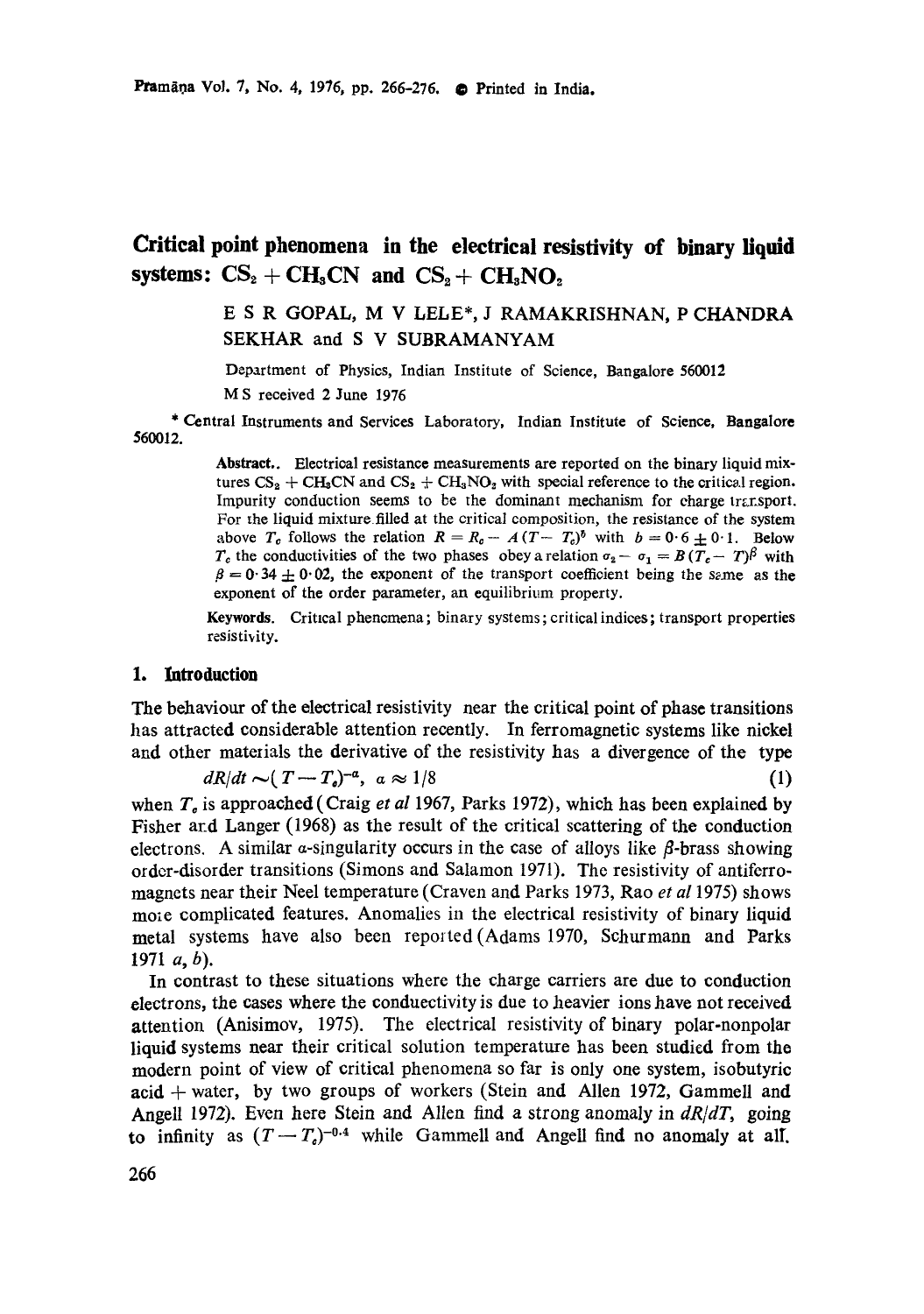**Jasnow** *et al* (1974) analyse the data of Stein and Allen and suggest an  $a \approx 1/8$ anomaly in *dR/dT.* Moreover these two experiments have been confined to **the** one-phase region and the behaviour in the two-phase region is not known.

The electrical resistivity near the critical selution temperature of two binary liquid systems,  $CS_2 + CH_3CN$  and  $CS_2 + CH_3NO_2$ , has been investigated, revealing interesting features. The behaviour, while showing the general similarity with other critical point phenomena in universality behaviour, throws up two features whose theoretical significance is not yet clear. Preliminary versions of this study **have been** reported briefly earlier (Lde *etal* 1974, Ramakrishnan *etal* 1975).

## **2. Experimental arrangement**

In making the resistance measurements, a pyrex cell with two pairs of stainless steel electrodes, as shown in figure 1, was used. The chemical inertness, the ease of fabrication and the need to measure the resistances both in the one-phase and **in** the two-phase regions were the main considerations in the design of this cell. The cell is of diameter 35 mm and has a capacity 60 cm<sup>3</sup>. The electrodes, of 18 mm diameter, were about 1 mm apart, the first pair being  $0.5$  cm from the bottom of the cell and the second pair being at a height of  $4.5$  cm from the bottom.

The binary liquid systems chosen needed a knowledge of the critical composition  $X<sub>c</sub>$  and the critical temperature  $T<sub>c</sub>$ . The two systems have been earlier studied in the laboratory (Govindarajan *et al 1972*, Gopal *et al 1973*, 1974), giving  $X<sub>e</sub> =$ 59.20 mole  $\%$  of CS<sub>2</sub> and  $t_e = 50.21<sub>o</sub>°$  C for the system CS<sub>2</sub> + CH<sub>3</sub>CN and  $X_e =$ 57.35 mole  $\%$  of CS<sub>2</sub> and  $t_e = 62.07_2$ °C for the system CS<sub>2</sub> + CH<sub>3</sub>NO<sub>2</sub>. The same stock of liquids were available, thereby fixing  $X_c$  and  $T_c$  quite precisely. The cell was filled with the liquids in the proper proportion to form the critical mixture and was then flame sealed at the top. The interface came in between the two pairs of electrodes, enabling the resistivity of each phase to be measured individually, below  $T_{\alpha}$ .

The resistance of the liquids was measured at a frequency of 1000 Hz. In one set of experiments, a transformer ratio arm bridge was used and in another set, a conventional Wheatstone bridge configuration was used, both measurement techniques yielding the same values. Some measurements were also performed



**Figure** 1. Resislance cell,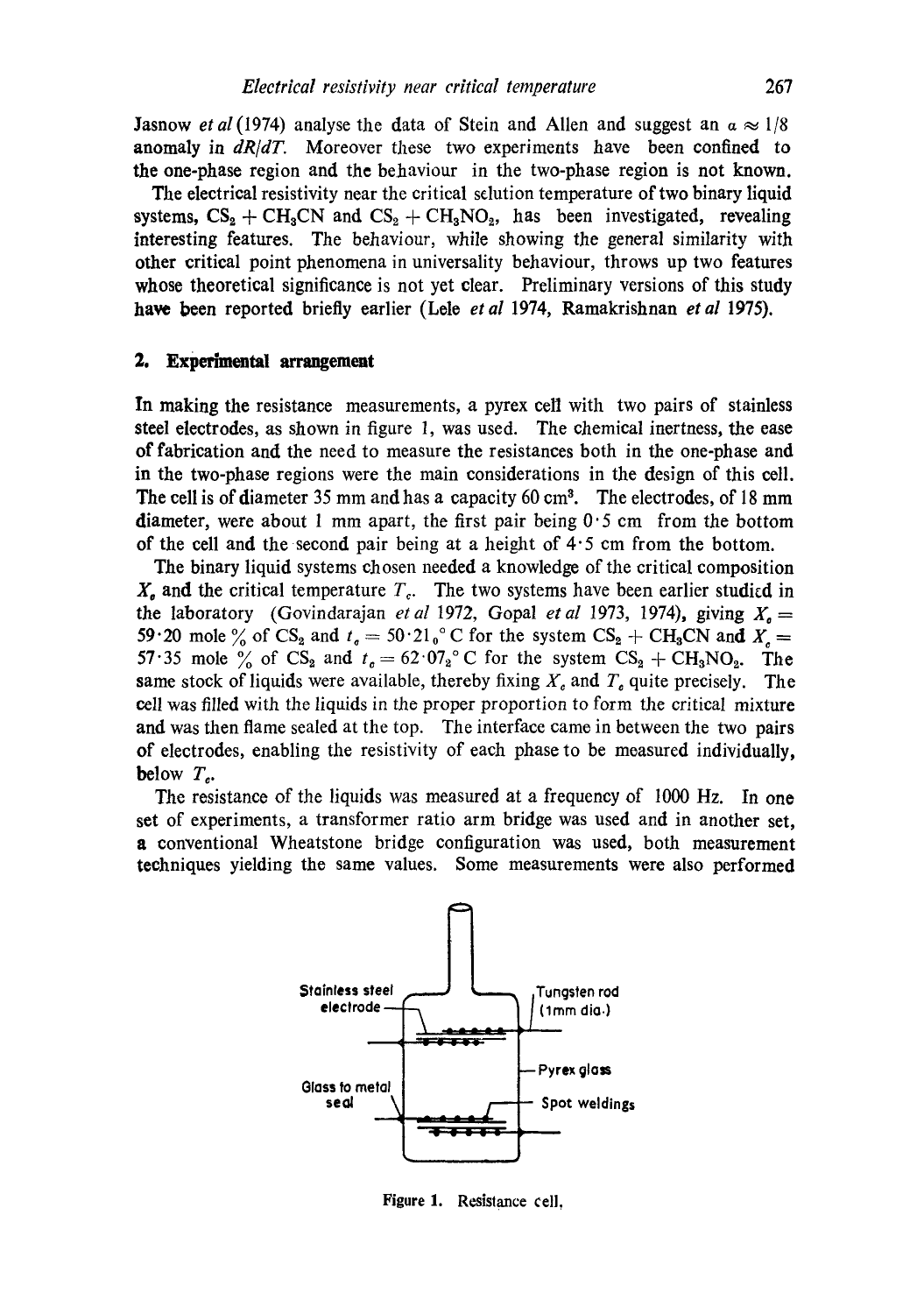at 30 Hz, yielding identical resistances. The voltages across the electrodes were  $\sim$  1 V peak-to-peak and a lock-in-amplifier detector system enabled resistances to be measured with a precision of 1 in 20,000. The choice of the frequency and the voltage levels were the result of the need to avoid sample polarization and selfheating and the requirement of adequate sensitivity in the lock-in-amplifier built here.

The experimental conditions are such that what is measured is the low frequency a.c. conductivity. Since the lowest relaxation frequencies are in the tens of Megahertz region, this may be taken as the d.c. conductivity for all practical purposes. The high frequency conductivity, planned to be studied, may also be of interest. These liquids being essentially of the insulating type, the conduction process must be largely of the impurity type. The liquids have a purity of  $99.9\%$  as reported earlier and the dominant impurity responsible for electrical conduction is likely to be water molecules, which are present especially in the polar liquids. Their concentration, of the order of  $50-100$  ppm, is akin to the case of isolated impurities. While measurements with varying amounts of impurities would be desirable, and are planned, the addition of too much of impurities changes  $X<sub>e</sub>$  and  $T<sub>e</sub>$ . Therefore the present measurements were confined to the same samples used for measuring the coexistence curves.

A thermostat having millidegree temperature stability was used for the studies. It consisted of a 10 litre capacity paraffin oil bath, very well stirred and enclosed in a shie!d connected to a fine temperature controller. The shield itself was thermally insulated and enclosed in a second shield which has a coarse temperature control. The whole assembly was placed in a room with its own temperature control. The temperature sensors for both temperature control and measurement were aged thermistors, operated at microwatt power dissipation levels. They were periodically calibrated against platinum resistance thermometers. The absolute temperatures are correct only to  $\pm 0.05$  K, whereas temperature differences could be resolved to about 1 millidegree.

## 3. **Observations**

The experiments were conducted by taking initially the system to the one phase region about 10° above  $T_e$ . The liquids were allowed several hours to attain thermal equilibrium, monitored by the absence of changes in the resistance values. Then the system was slowly cooled, with millidegree steps and hours of equilibrium times in the critical region. The resistances in the high temperature one-phase region and in the low temperature two-phase regions were measured as a function of temperature. Very near  $T<sub>e</sub>$  the resistance measurement became difficult because of the development of "noise" in the system. The onset of fluctuating electrical voltages near the critical temperature is known in the case of ferroelectric materials (Burgess 1965) and superconductors (Glover 1970) and their study in their own right would be interesting. This was not possible with the signal-to-noise ratio in the present lock-in-amplifiers constructed here.

In spite of the care taken to make the two pairs of electrodes identical, the resistances of the homogeneous one phase measured by the two pairs of electrodes differed slightly by a constant factor. This is the result of the  $\sim 10\%$  difference in the geometrical factor, especially the spacings between the two electrodes of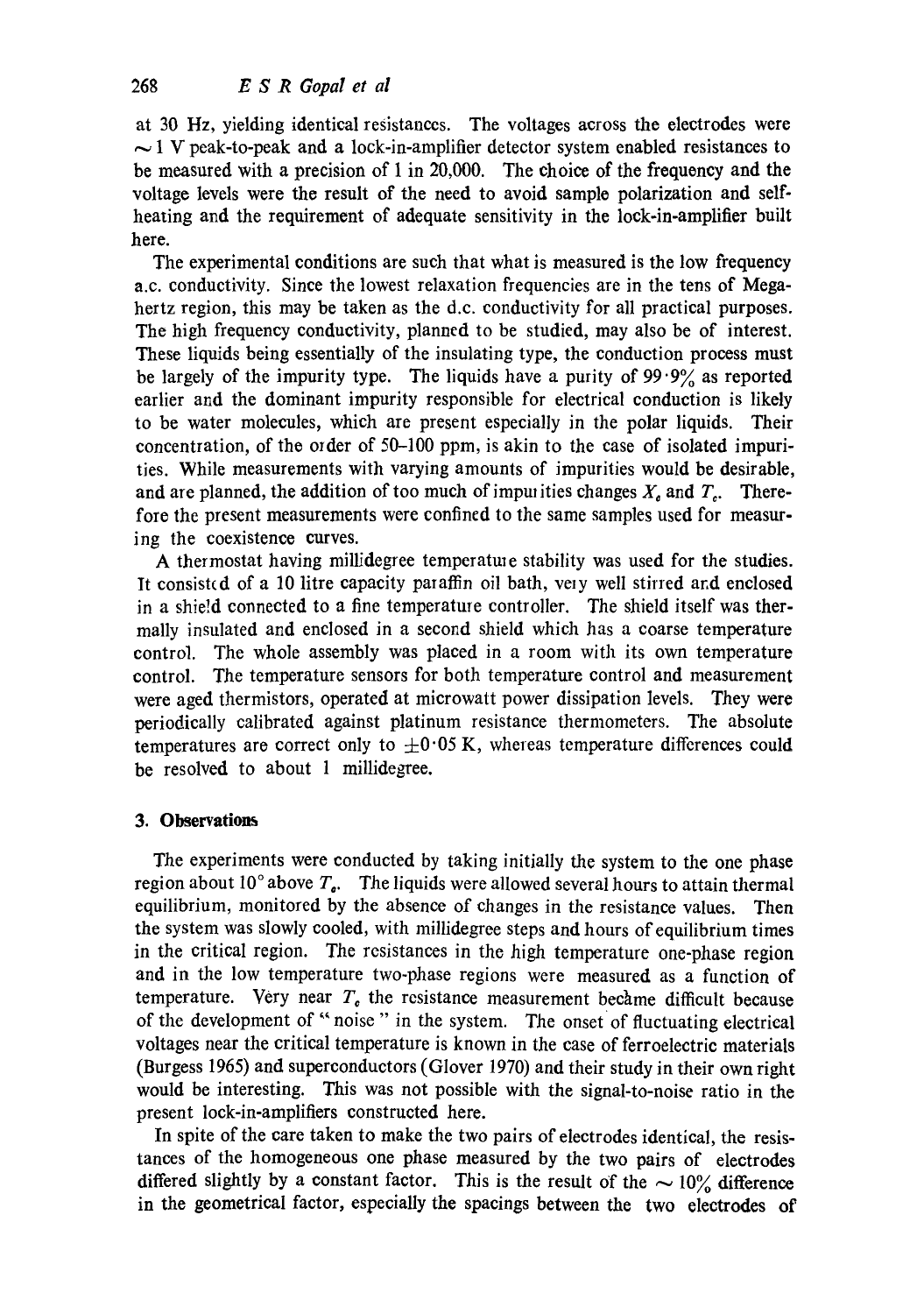a pair. To make the analysis simple, the resistance measured by one of the pairs was multiplied by the normalising constant and these normalised resistances would be quoted below as the measured resistances. Further one could have obtained the specific resistivity in ohm-cm of the liquid system by multiplying the measured resistance R(in ohms) with the factor  $103 \pm 20$  where the uncertainty arises primarily from the lack of information about the correct spacing between the electrodes of a pair after the glass blowing and annealing operations were done. Consequently it is best to discuss the observations in terms of the normalized measured resistances, preserving the full accuracy, rather than in terms of the coefficient of specific resistance or resistivity of the liquids.

As the temperature was lowered, the one-phase resistance which was about 15 k ohms at 70° C in the case of, say, the  $CS_2 + CH_3NO_2$  system, increased to about 18 k ohm around  $62^{\circ}$ C, the critical region. The phase separation was marked by a sudden change in the resistances. In the next  $4^{\circ}$ C interval, the resistance of the CS<sub>s</sub>rich upper layer increased enormously to several Megaohms, while the resistance of the CH<sub>3</sub>NO<sub>2</sub>-rich lower phase decreased by about  $70\%$ . The measured resistances behaved similarly in the case of the  $CS_2 + CH_3CN$  system also. The observations are presented in figure 2, on a semilogarithmic scale to cover the large range of resistances.

There is a superficial resemblance between figure 2 and the coexistence curves of these systems. However, since there is no simple linear relationship between the resistance and the composition, it is not easy to reconstruct the *T-X* coexistence curves from the observed resistances.

As mentioned in section 1, the only measurements on similar systems available earlier are on the resistivity behaviour of the isobutyric acid  $+$  water system in the one-phase region, where the resistance has a strong anomaly in  $dR/dT$  according to Stein and Allen (1972) and no anomaly according to Gammell and Angell (1972). The data of Stein and Allen have been reinterpreted by Jasnow *et al* (1974) to fit a weaker  $\alpha$ -anomaly suggested by their theory. Therefore the measurements in the one-phase region are analysed first.

The functional form for the resistance in the one-phase region is

$$
R = R_{\rm o} - A (T - T_{\rm o})^b \tag{2}
$$

and the plot of  $R_o - R$  against  $T-T_o$  is given in figure 3 for both the systems. While  $T<sub>e</sub>$  is known quite accurately, there is a little uncertainty in the estimation of  $R<sub>e</sub>$  because of the very rapid variation of the resistance in the critical region. A least square analysis of the observations in the form of eq. (2) with  $R_{e}$ , A and b as adjustable parameters was used to get the best estimate of the parameters. This analysis gave  $R_0=56$  k ohm,  $A=35$  and  $b=0.55$  for the  $CS_2+CH_3CN$ system and  $R_0 = 17.5$  k ohm,  $A = 16.5$  and  $b = 0.56$  for the  $CS_2 + CH_3NO_2$ system. However, the fit was such that a slightly different value of  $R<sub>e</sub>$ , differing by  $\pm 0.02$  k ohm, would still give an acceptable fit and therefore the best value of b should be preferably given as  $0.56 \pm 0.1$ .

Coming to the low temperature two-phase region, it seems a good first choice to attempt a fit of the form

$$
R_1 - R_2 = B(T_c - T)^{\beta} \tag{3}
$$

where  $R_1$  is the resistance of the upper phase and  $R_2$  that of the lower phase at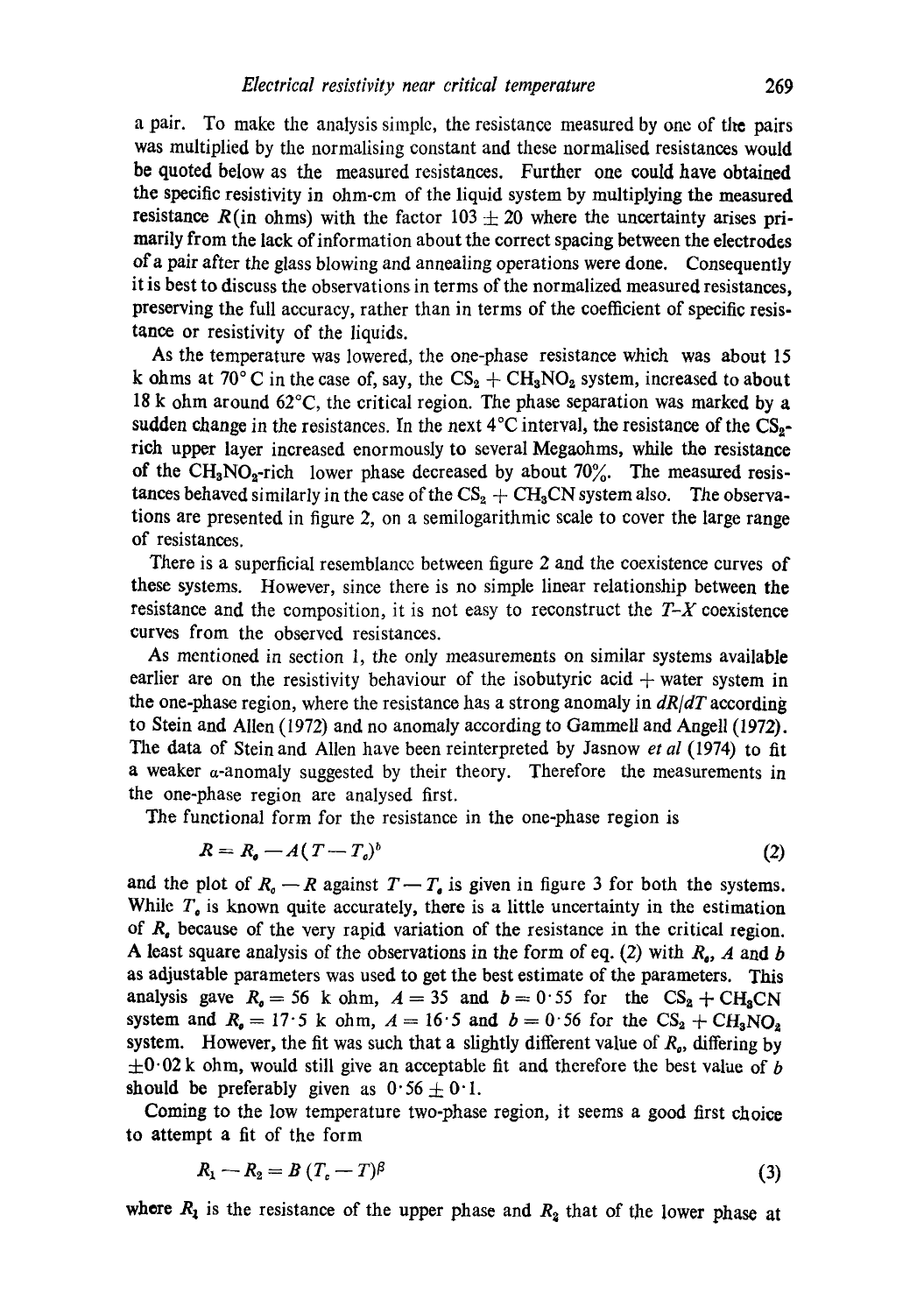

Figure 2. Plot of temperature vs. normalised resistance. (a) System  $CS_1 + CH_3CN$ (b) System  $CS_4 + CH_6 NO_3$ ,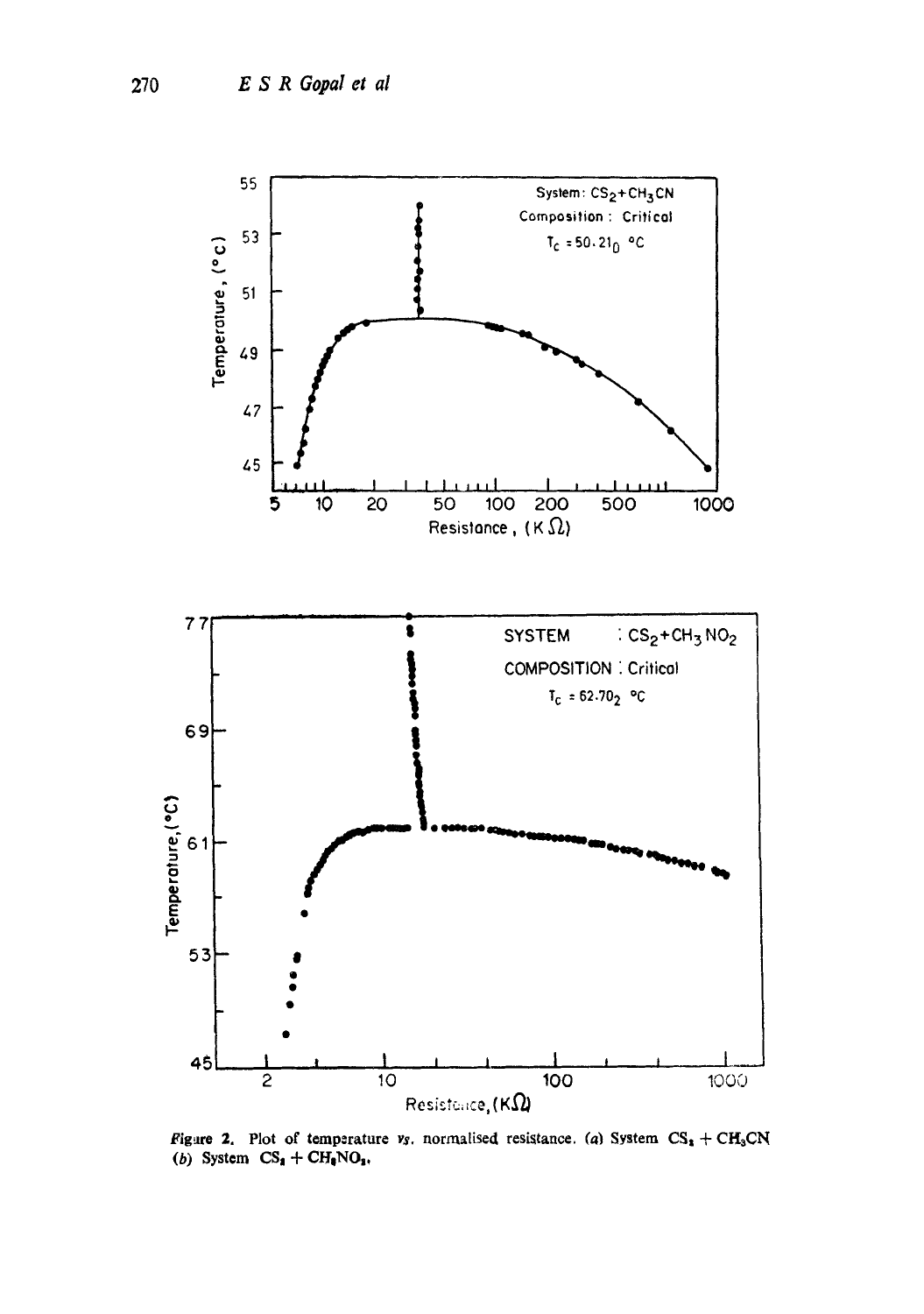

Figure 3. Log-log plot of  $|R_o - R|$  vs.  $(T - T_e)$  (a) System CS<sub>2</sub> + CH<sub>3</sub>CN, (b) System  $CS_2 + CH_3NO_2.$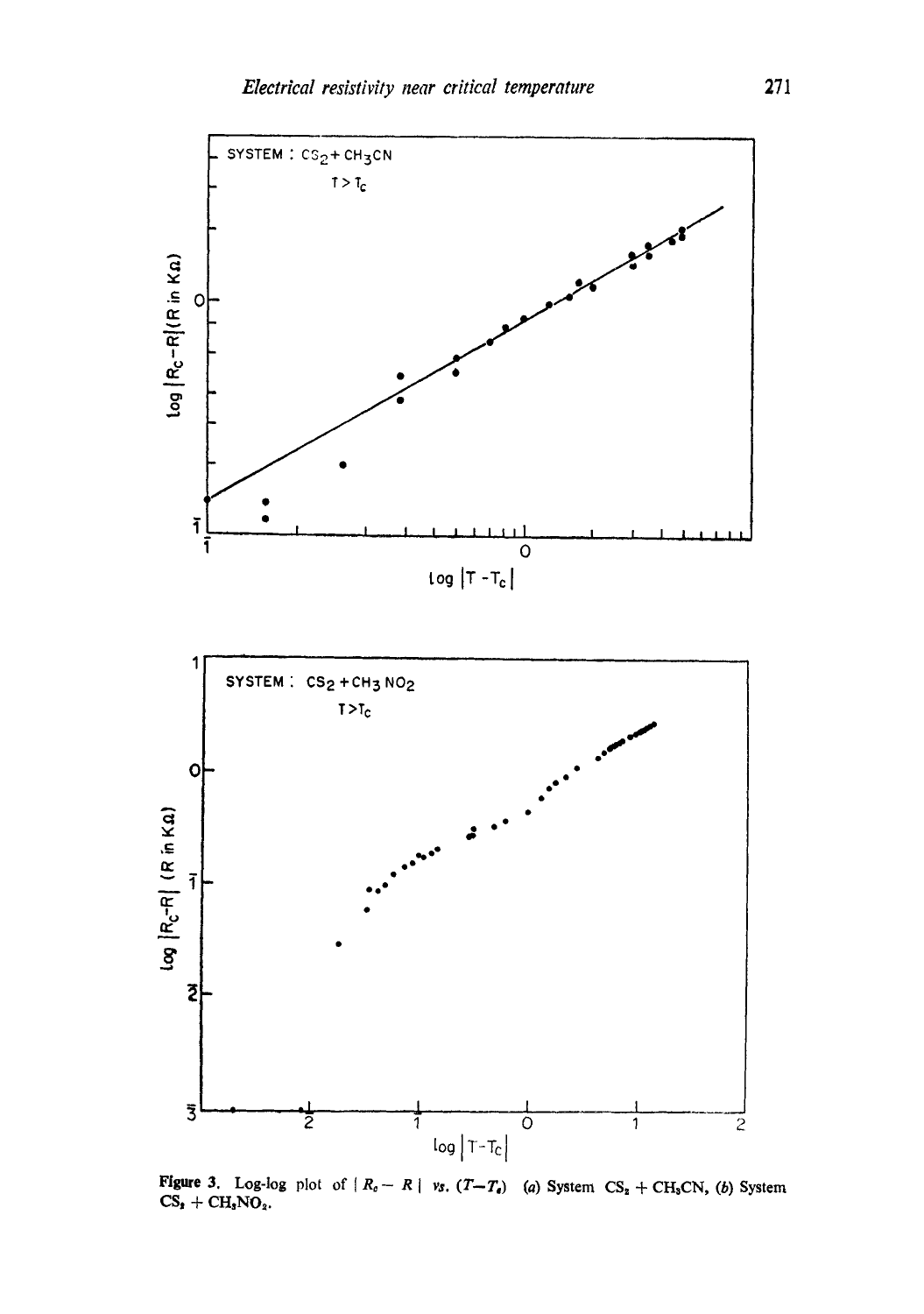a temperature T. Figure 4 shows such an attempt by plotting  $(R_1-R_2)$  against  $(T<sub>a</sub> - T)$  on logarithmic scales. No linear fit is obtained and if segments of the curve are fitted to straight lines, one would get values of the exponent in eq. (3) ranging from  $0.3$  to  $0.8$ . In view of this, one attempted a functional form

$$
\sigma_2 - \sigma_1 = B(T_c - T)^{\beta} \tag{4}
$$

where  $\sigma = 1/R$  is the conductance of the phase. This plot, given in figure 5, gives a much better linear fit suggesting the correctness of eq. (4) and also giving the exponent  $\beta = 0.35 \pm 0.01$  for the CS<sub>2</sub>+CH<sub>3</sub>CN system and  $\beta = 0.34 \pm 0.01$ for the  $CS_2 + CH_3NO_2$  system. The value  $\beta \sim 0.33$  is in striking agreement with the universal value obtained in critical point phenomena for the temperature variation of the order parameter, as has indeed been observed for the order parameter in these systems in the study of their coexistence curves. It is interesting that the exponent of the transport coefficient is the same as the exponent for an equilibrium property.

# **4. Discussion**

The striking observation made in these studies is the universality in the resistivity behaviour, in complete consonance with the universal behaviour observed in other critical phenomena. As mentioned in the introduction, there have been some conflicting observations on the resistivity of polar  $+$  nonpolar binary liquids exhibiting partial miscibility. Apart from the shape of the resistivity curves (figure 2) the exponents also have the same value. This confirmation of the universal resistivity behaviour is reassuring.

The behaviour in the high temperature one-phase region is given by the eq. (2)

$$
R=R_{\rm o}-A(T-T_{\rm o})^b
$$

with  $b = 0.56 + 0.1$ . The value of b is in excellent agreement with the value reported by Stein and Allen (1972) in their original observations on the isobutyric acid + water system. Schurmann and Parks (1971) also report a value of  $b =$  $0.4$  in their study of the resistivity of the sodium  $+$  lithium system in the onephase region. As contrasted to these reports, Gammell and Angell (1972) report no anomaly in their observations on the same isobutyric acid  $+$  water system. Their measurements were done at  $1.67$  kHz, unlike the observations of Stein and Allen performed at 4 kHz. Jasnow and coworkers (1974) reanalysed the data of Stein and Allen and reported  $1 - b \approx 0.12$ , the specific heat exponent. They outlined a nearest neighbour hopping model for the conduction process and derived an  $\alpha$ -exponent for the singularity in  $dR/dT$ , which is the same as the behaviour in a ferromagnet. It should also be mentioned that Klein and Woermann (1975) have reported a study of the thermal expansion of the isobutyric acid  $+$  water system and mention in passing that the dissociation of the weak acid and the consequent association phenomena may give a large value  $\sim 0.5$  to the exponent of the resistivity anomaly. Kluybin and coworkers (1975) have measured the 4 kHz a.c. conductivity of the system triethylamine  $+$  water and find  $dR/dT$  going as  $(T - T_a)^{-0.4}$ . Very recently Shaw and Goldburg (1976) have measured the 4 kHz conductivity in the phenol + water and the isobutyric acid + water systems and find  $dR/dT \sim$  $(T-T_c)^{-0.3}$  in both systems. They also outline a percolation model of the electrical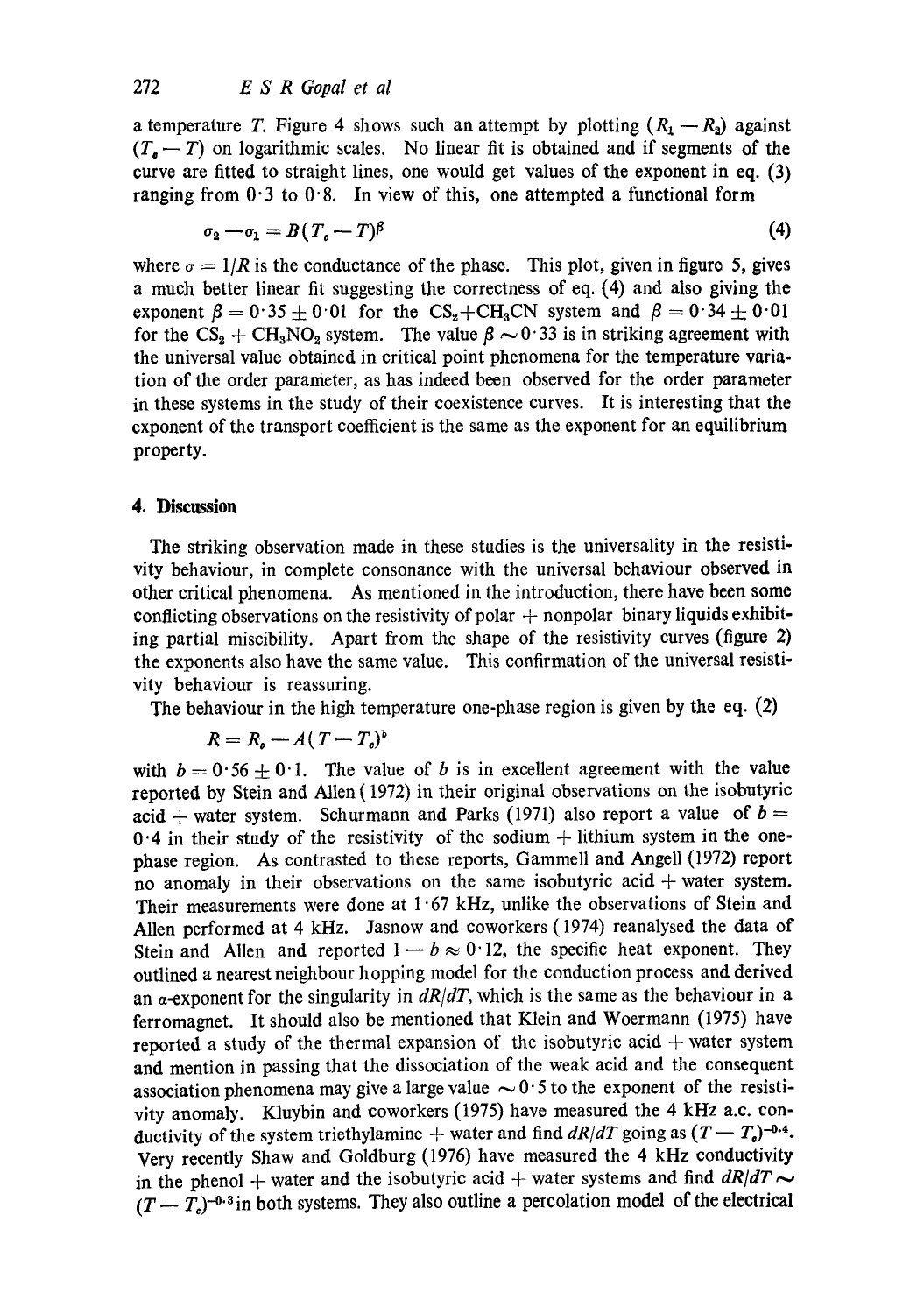

Figure 4. Plot of log  $|R_1 - R_2|$  vs. Log  $(T_0 - T)$ , (a) System  $CS_2 + CH_3CN$ , (b) System  $CS_2 + CH_3NO_3$ .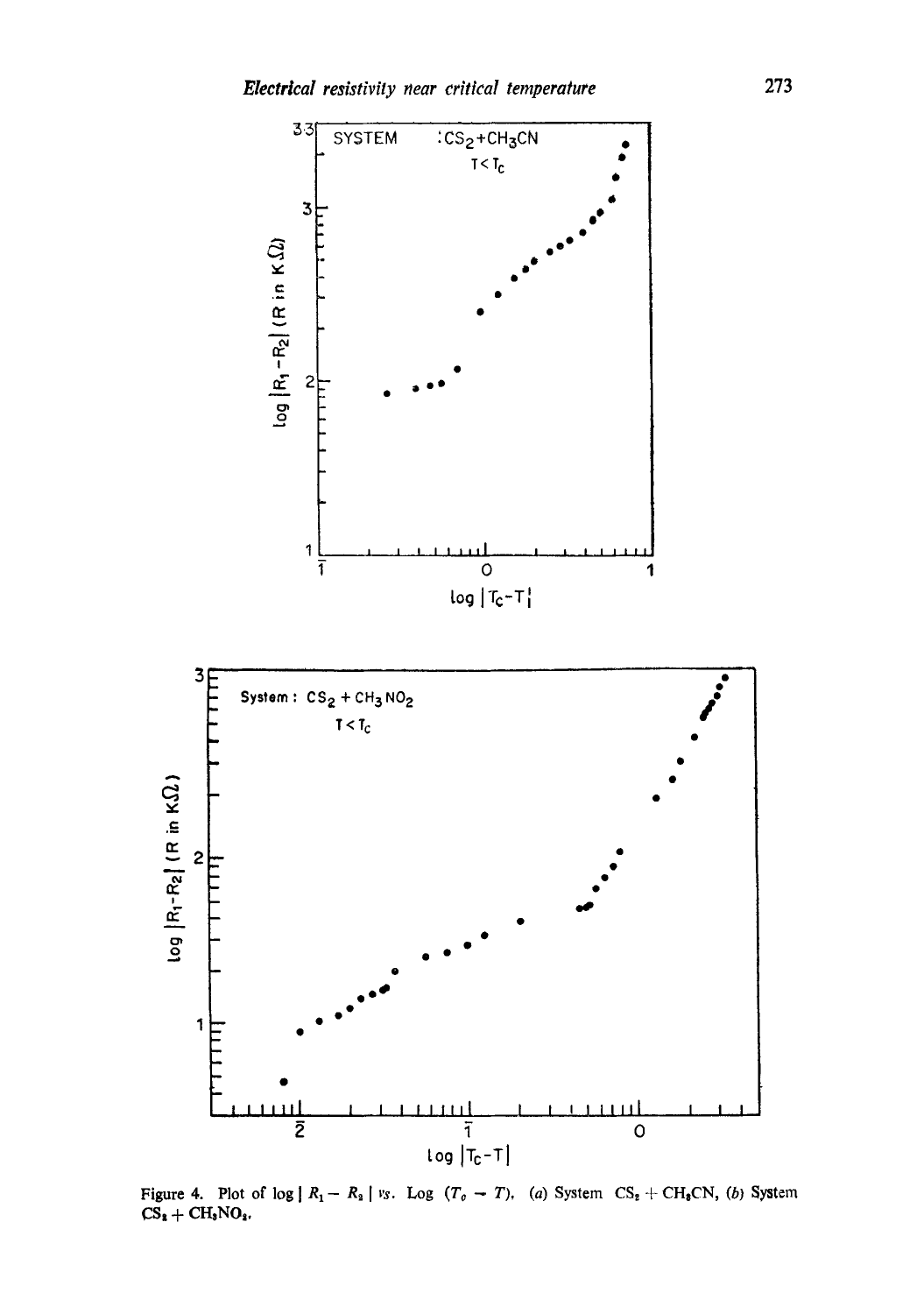conduction process, which yields  $dR/dT \sim (T-T_e)^{2\beta-1}$ . Since  $\beta \approx 0.33$ , this is a strong anomaly similar to the experimental observations. Nityananda (1976) has outlined a slightly different conduction model which yields  $dR/dT \sim (T-T)^{\nu-1}$ where  $v \approx 0.66$ . In a discussion of this paper Singh has pointed out that a different averaging process in the same model would yield  $dR/dT \sim (T-T_c)^{-a}$ ,  $(a = 1/8)$ , the same weak anomaly suggested by Jasnow and coworkers (1974). The situation is very similar in the model of Brownian motion with stochastic damping, discussed by Jasnow and Gerjoy (1975) and applied to the electrical conduction





Figure 5. Log-Log plot of  $\vert \sigma_1 - \sigma_1 \vert \nu s$ .  $\vert T_e - T$ ) (a) System CS<sub>a</sub> + CH<sub>3</sub>CN, (b) System  $CS<sub>2</sub> + CH<sub>3</sub>NO<sub>4</sub>.$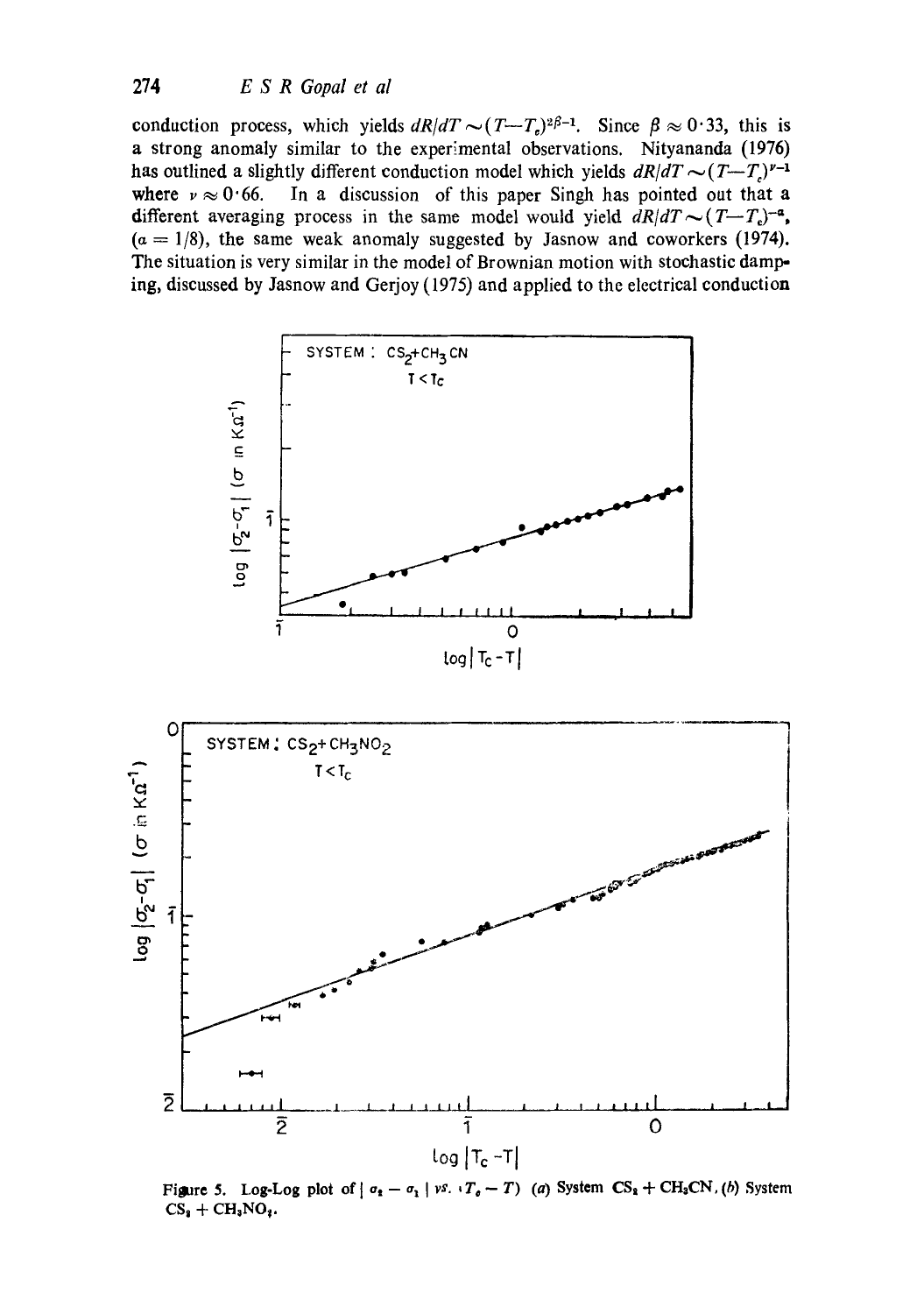problem in a binary liquid system. It is found that if the averaging is done over a volume element of the order of  $\xi^3$  ( $\xi$  = the temperature dependent correlation length), then  $dR/dT \sim (T - T_e)^{2\beta - 1}$ , a strong singularity, whereas if the averaging is done over a temperature independent volume of the order of the size of the Brownian particle then  $dR/dT \sim (T-T_c)^{-\alpha}$ , a weak singularity. Clearly, further theoretical studies are needed to clarify the situation. It is of historical interest that as early as in 1901, Friedlander (1901) had suggested a study of the electrical conduction of these systems in connection with the anomalous behaviour of viscosity near the critical solution temperature and its possible relationship with electrical drift conduction.

The low temperature two-phase region throws up a problem of a different kind. Here the conductances follow the eq. (4)

$$
\sigma_2 - \sigma_1 = B(T_{\rm c} - T)^{\beta}
$$

with a value  $\beta = 0.34 \pm 0.02$ . This value of  $\beta$  is indeed the universal value for the temperature variation of the order parameter in critical phenomena (Stanley 1971). What is surprising is that the lesistances do not obey the relation

$$
R_1 - R_2 = B'(T_c - T)^{\beta}.
$$
\n(3)

To be strict, asymptotically as  $T \rightarrow T_o$ , eq. (3) is followed and one can also show that in this limit both  $\sigma_2 - \sigma_1$  and  $R_1 - R_2$  must have the same exponent. The conductivity difference obeys eq. (4) over an extended range  $10^{-5} < (T_c - T)/T_c$  $< 10^{-2}$ , while the range of validity of eq. (3) for the resistivity difference is quite limited. One may also point out that Shaw and Goldburg suggest an analysis in terms of the conductivities even in the one-phase region. In the earlier studies in the two-phase region of the binary liquid systems, Schurmann and Parks  $(1971 a)$ find a similar  $\beta \sim 0.34$  exponent for  $R_2-R_1$  in the metallic system gallium  $+$ mercury, while Pettit and Camp (1974) find the  $\beta \sim 0.35$  exponent for In  $\sigma_2$ In  $\sigma_1$  in the semiconducting system selenium + thallium. While the agreement among the various  $\beta$  values is good, one must find out which is the preferred parameter to be used in the analysis.

Finally it remains to discuss the possible frequency dependent effects. The present measurements were made at 32 Hz and 1 kHz, while some of the earlier measurements have been made at even higher frequencies. While the frequency dependent relaxation effects occur in the  $10<sup>6</sup>-10<sup>11</sup>$  Hz region in the pure liquids, the relaxation processes become slower as  $T\rightarrow T_c$  and the frequency dependent effects may start possibly in the kHz region, as was indeed suggested as a possibility by Gammell and Angell (1974). The present measurements have not specifically looked for these effects very close to  $T<sub>e</sub>$  and it would be worthwhile to study the resistivity over a range of frequencies.

These several questions can be answered only by further theoretical and experimental investigations. Some of these studies have been initiated and will be reported in due course.

### **Acknowledgements**

The authors thank the PL 480 funding authorities for financial assistance, the Indian Masonic Lodge for a fellowship to one of them (PC), several colleagues